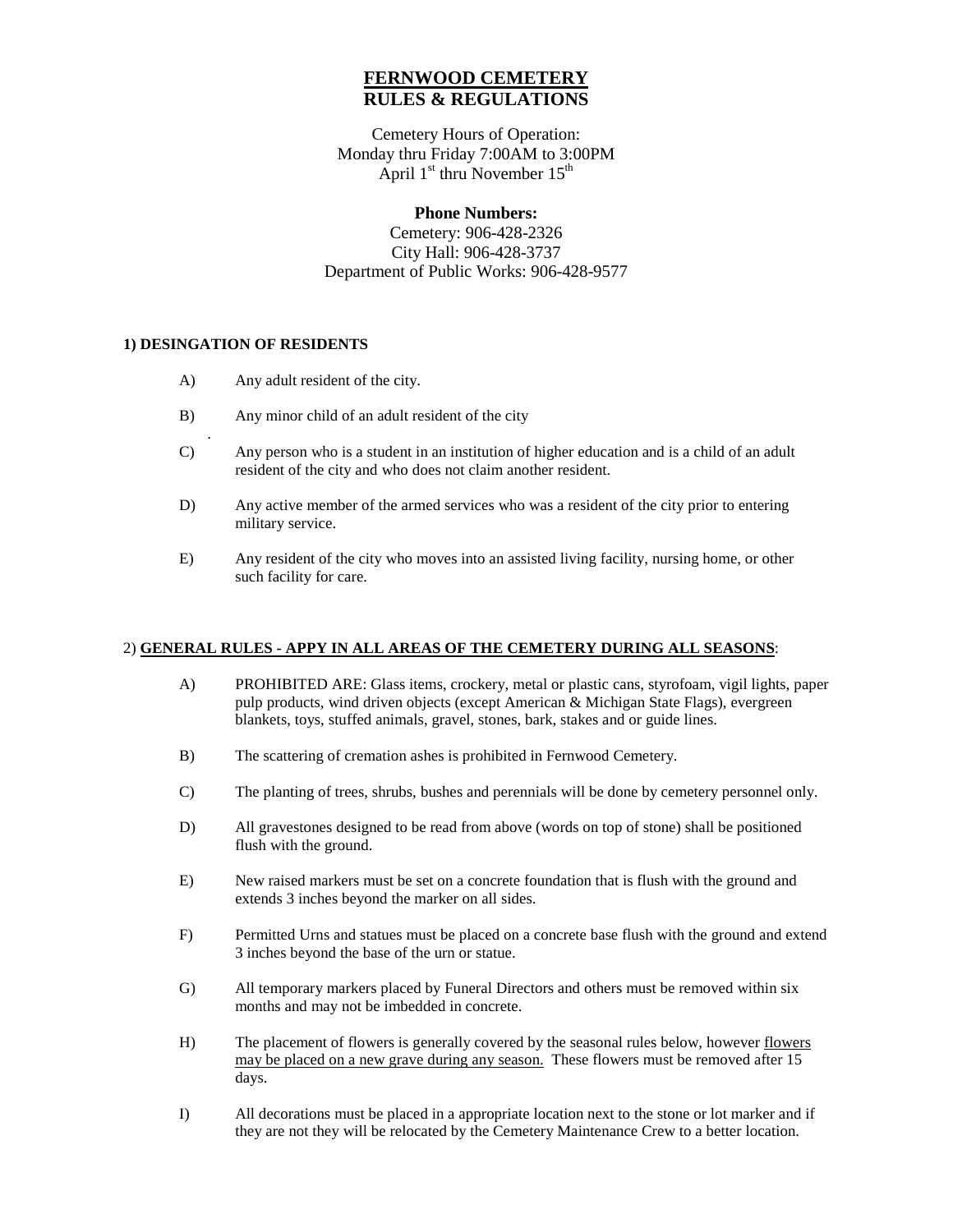- J) No gravestones, foundations, markers, statues, or memorials may be placed or removed without approval of the Cemetery Sexton. All costs associated with the removal of items that were placed without approval will be the responsibility of the person or persons that placed such items.
- K) The City of Gladstone is not responsible for long term degradation, vandalism, loss, or damage to items placed on grave sites. The City of Gladstone is not responsible for damage to gravestones, foundations, markers, statues, or memorials that are improperly placed.

## 3) **Spring Clean-up Rules, April 1st thru April 30th,** ALL AREAS OF THE CEMETERY:

A) All winter wreaths and other objects left during the winter months must be removed by April  $1<sup>st</sup>$ . The cemetery maintenance crew will dispose of said items still in place by April15th. The only items remaining during this period should be gravestones, concrete urns and concrete statues.

### 4) **Summer Rules, May 1st thru Sept 30th,** ALL AREAS OF THE CEMETERY:

- A) Do not move watering hoses and sprinklers. The maintenance crew is aware of the watering needs and will handle this chore. If you have watering concerns speak to the Cemetery Sexton.
- B) Do not seed grass or fertilize any part of the Fernwood Cemetery. The maintenance crew has a seeding and fertilizing program that will result in a more uniformed appearance. If you have concerns about the condition of the grass speak with the Cemetery Sexton.
- C) No artificial flowers shall be stuck directly in the ground or hang to the ground
- D) Absolutely no styrofoam, gravel, or rock (even inside vases). Please use sand for weight in vases, or Shepard's Hooks for decorations.
- E) All '1) General Rules' listed above are in force during this season.

### 5) **Fall Clean-up Rules, Oct 1st thru Oct 31st,** ALL AREAS OF THE CEMETERY:

A) All flowers, pots, hangers, and other objects used during the summer months must be removed by October  $1<sup>st</sup>$ . The cemetery maintenance crew will dispose of said items still in place by October 15th. The only items remaining during this period should be gravestones, concrete urns and concrete statues.

# 6) **Winter Rules, Nov 1st thru Mar 31st,** ALL AREAS OF THE CEMETERY:

- A) During the winter period artificial wreaths less than 30 inches in diameter are allowed, set on stands, easels or Shepard's Hooks. The use of weights of any kind on stands or easels is not permitted.
- B) Evergreen Blankets are not permitted at anytime.
- C) Although evergreen arrangements are preferred for winter months artificial flowers are permitted in all areas except in the bronze vases in the flat sections. (See rule 6-D)
- D) All '1) General Rules' listed above are in force during this season.

7) **Flat Section Rules,** Sections O, P, Q, Y and all new flat sections

A) All gravestones and bases in these sections must be flush with the ground so that mowers can go over them without damage from mower deck or tires.